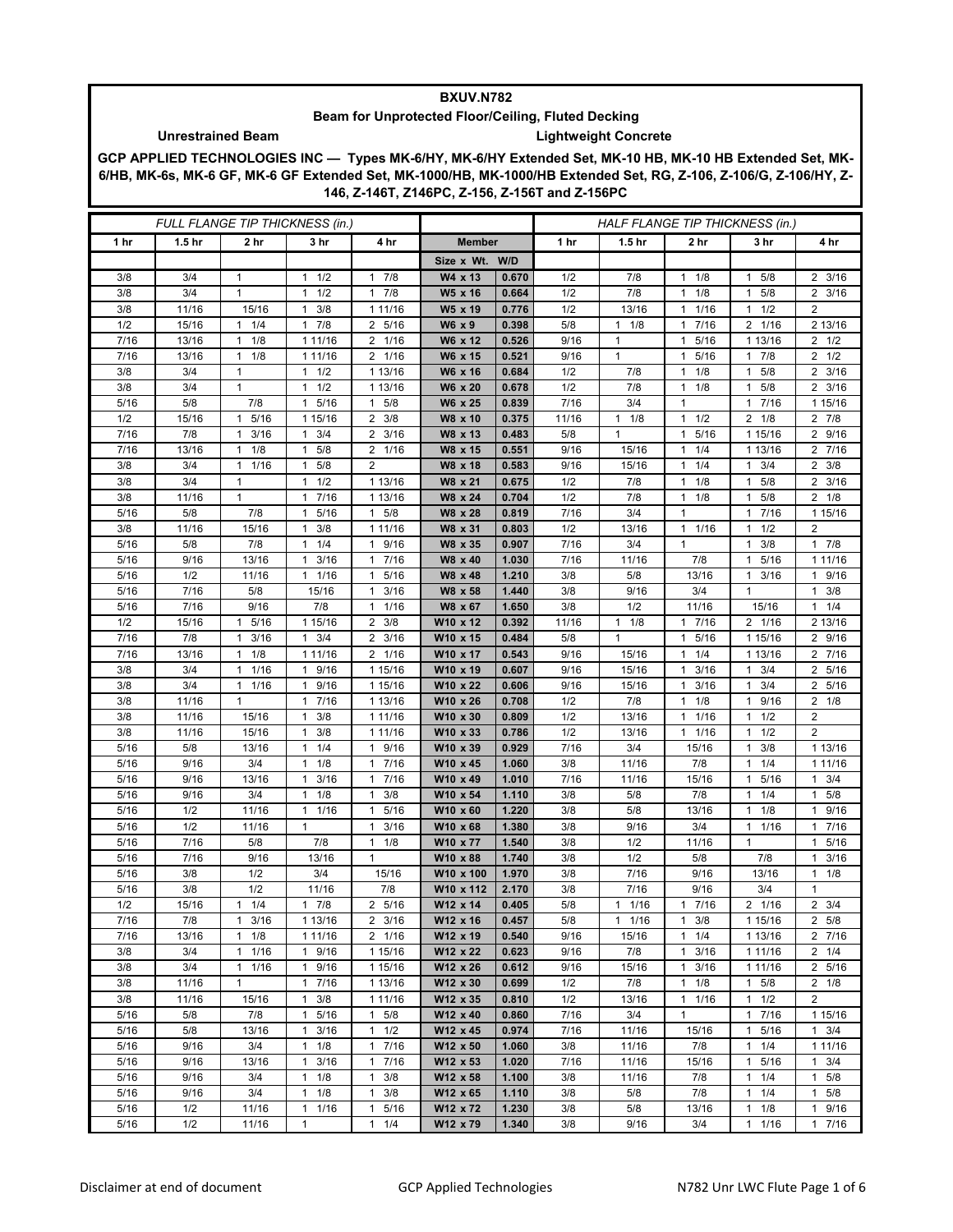| FULL FLANGE TIP THICKNESS (in.) |                   |                 |                               |                                 |                        | HALF FLANGE TIP THICKNESS (in.) |            |                   |                      |                                  |                        |  |
|---------------------------------|-------------------|-----------------|-------------------------------|---------------------------------|------------------------|---------------------------------|------------|-------------------|----------------------|----------------------------------|------------------------|--|
| 1 hr                            | 1.5 <sub>hr</sub> | 2 <sub>hr</sub> | 3 <sub>hr</sub>               | 4 hr                            | <b>Member</b>          |                                 | 1 hr       | 1.5 <sub>hr</sub> | 2 <sub>hr</sub>      | 3 hr                             | 4 hr                   |  |
|                                 |                   |                 |                               |                                 | Size x Wt. W/D         |                                 |            |                   |                      |                                  |                        |  |
| 5/16                            | 7/16              | 5/8             | 15/16                         | 1/8<br>1                        | W12 x 87               | 1.470                           | 3/8        | 9/16              | 11/16                | 1                                | $1 \t3/8$              |  |
| 5/16                            | 7/16              | 9/16            | 7/8                           | 1/16<br>$\mathbf{1}$            | W12 x 96               | 1.610                           | 3/8        | 1/2               | 11/16                | 15/16                            | $1 \t1/4$              |  |
| 5/16                            | 3/8               | 9/16            | 13/16                         | $\mathbf{1}$                    | W12 x 106              | 1.770                           | 3/8        | 1/2               | 5/8                  | 7/8                              | $1 \t3/16$             |  |
| 5/16                            | 3/8               | 1/2             | 3/4                           | 15/16                           | W12 x 120              | 1.990                           | 3/8        | 7/16              | 9/16                 | 13/16                            | $1 \t1/16$             |  |
| 5/16                            | 3/8               | 1/2             | 11/16                         | 7/8                             | W12 x 136              | 2.230                           | 3/8        | 7/16              | 9/16                 | 3/4                              | $\mathbf{1}$           |  |
| 5/16                            | 3/8               | 7/16            | 5/8                           | 13/16                           | W12 x 152              | 2.450                           | 3/8        | 3/8               | 1/2                  | 11/16                            | 15/16                  |  |
| 5/16                            | 3/8               | 3/8             | 9/16                          | 3/4                             | W12 x 170              | 2.720                           | 3/8        | 3/8               | 7/16                 | 5/8                              | 7/8                    |  |
| 5/16<br>5/16                    | 3/8<br>3/8        | 3/8<br>3/8      | 9/16<br>1/2                   | 11/16                           | W12 x 190<br>W12 x 210 | 3.000<br>3.270                  | 3/8<br>3/8 | 3/8               | 7/16<br>3/8          | 5/8<br>9/16                      | 13/16<br>3/4           |  |
| 5/16                            | 3/8               | 3/8             | 1/2                           | 5/8<br>9/16                     | W12 x 230              | 3.550                           | 3/8        | 3/8<br>3/8        | 3/8                  | 1/2                              | 11/16                  |  |
| 5/16                            | 3/8               | 3/8             | 7/16                          | 9/16                            | W12 x 252              | 3.840                           | 3/8        | 3/8               | 3/8                  | 1/2                              | 5/8                    |  |
| 5/16                            | 3/8               | 3/8             | 7/16                          | 1/2                             | W12 x 279              | 4.190                           | 3/8        | 3/8               | 3/8                  | 7/16                             | $5/8$                  |  |
| 5/16                            | 3/8               | 3/8             | 3/8                           | 1/2                             | W12 x 305              | 4.490                           | 3/8        | 3/8               | 3/8                  | 7/16                             | 9/16                   |  |
| 5/16                            | 3/8               | 3/8             | 3/8                           | 7/16                            | W12 x 336              | 4.850                           | 3/8        | 3/8               | 3/8                  | 3/8                              | 9/16                   |  |
| 7/16                            | 13/16             | 1/8<br>1        | 1 11/16                       | 2 1/16                          | W14 x 22               | 0.534                           | 9/16       | $\mathbf{1}$      | 5/16<br>$\mathbf{1}$ | 1 13/16                          | 2 7/16                 |  |
| 3/8                             | 3/4               | 1/16<br>1       | 9/16<br>$\mathbf{1}$          | 1 15/16                         | W14 x 26               | 0.628                           | 9/16       | 7/8               | 3/16<br>$\mathbf{1}$ | 1 1 1 / 16                       | $2 \t1/4$              |  |
| 3/8                             | 3/4               | $\mathbf{1}$    | 1/2<br>$\mathbf{1}$           | 7/8<br>1                        | W14 x 30               | 0.644                           | 1/2        | 7/8               | 3/16<br>$\mathbf{1}$ | 1 1 1 / 1 6                      | $2 \t1/4$              |  |
| 3/8                             | 11/16             | 15/16           | 17/16                         | $\mathbf{1}$<br>3/4             | W14 x 34               | 0.725                           | 1/2        | 13/16             | 1/8<br>1             | 1 9/16                           | $2 \t1/8$              |  |
| 3/8                             | 11/16             | 15/16           | 3/8<br>$\mathbf{1}$           | 1 11/16                         | W14 x 38               | 0.809                           | 1/2        | 13/16             | 1/16<br>1            | $1 \t1/2$                        | 2                      |  |
| 5/16                            | 5/8               | 7/8             | 5/16<br>1                     | 5/8<br>$\mathbf{1}$             | W14 x 43               | 0.874                           | 7/16       | 3/4               | $\mathbf{1}$         | 7/16<br>1                        | 17/8                   |  |
| 5/16                            | 5/8               | 13/16           | $1 \t3/16$                    | 1/2<br>$\mathbf{1}$             | W14 x 48               | 0.970                           | 7/16       | 11/16             | 15/16                | 5/16<br>1                        | 1 13/16                |  |
| 5/16                            | 9/16              | 3/4             | $1 \t1/8$                     | 7/16<br>1                       | W14 x 53               | 1.060                           | 3/8        | 11/16             | 7/8                  | $1 \t1/4$                        | 1 11/16                |  |
| 5/16                            | 9/16              | 3/4             | 1/8<br>1                      | 3/8<br>$\mathbf{1}$             | W14 x 61               | 1.100                           | 3/8        | 11/16             | 7/8                  | 1/4                              | $1 \t5/8$              |  |
| 5/16                            | 1/2               | 11/16           | 1 1/16                        | 5/16<br>$\mathbf{1}$            | $W14 \times 68$        | 1.220                           | 3/8        | 5/8               | 13/16                | 1/8<br>1                         | 1 9/16                 |  |
| 5/16                            | 1/2               | 11/16           | 1                             | 1/4<br>1                        | W14 x 74               | 1.320                           | 3/8        | 9/16              | 3/4                  | 1 1/16<br>1                      | 17/16                  |  |
| 5/16<br>5/16                    | 7/16<br>1/2       | 5/8<br>11/16    | 15/16<br>$\mathbf{1}$         | 1/8<br>1<br>1/4<br>$\mathbf{1}$ | W14 x 82<br>W14 x 90   | 1.450<br>1.310                  | 3/8<br>3/8 | 9/16<br>9/16      | 3/4<br>3/4           | 1/8<br>$\mathbf{1}$              | $1 \t3/8$<br>$1 \t1/2$ |  |
| 5/16                            | 7/16              | 5/8             | 15/16                         | 3/16<br>$\mathbf{1}$            | W14 x 99               | 1.430                           | 3/8        | 9/16              | 3/4                  | 1 1/16                           | $1 \t3/8$              |  |
| 5/16                            | 7/16              | 5/8             | 7/8                           | 1/8<br>$\mathbf{1}$             | W14 x 109              | 1.570                           | 3/8        | 1/2               | 11/16                | 1                                | 5/16<br>1              |  |
| 5/16                            | 7/16              | 9/16            | 13/16                         | $\mathbf{1}$                    | W14 x 120              | 1.710                           | 3/8        | 1/2               | 5/8                  | 15/16                            | $1 \t1/4$              |  |
| 5/16                            | 3/8               | 1/2             | 3/4                           | 15/16                           | W14 x 132              | 1.890                           | 3/8        | 7/16              | 5/8                  | 7/8                              | $1 \t1/8$              |  |
| 5/16                            | 3/8               | 1/2             | 3/4                           | 15/16                           | W14 x 145              | 1.990                           | 3/8        | 7/16              | 9/16                 | 13/16                            | $1 \t1/16$             |  |
| 5/16                            | 3/8               | 1/2             | 11/16                         | 7/8                             | W14 x 159              | 2.160                           | 3/8        | 7/16              | 9/16                 | 3/4                              | $\mathbf{1}$           |  |
| 5/16                            | 3/8               | 7/16            | 5/8                           | 13/16                           | W14 x 176              | 2.380                           | 3/8        | 3/8               | 1/2                  | 11/16                            | 15/16                  |  |
| $5/16$                          | 3/8               | 7/16            | 5/8                           | 3/4                             | W14 x 193              | 2.600                           | 3/8        | 3/8               | 1/2                  | 11/16                            | 7/8                    |  |
| 5/16                            | 3/8               | 3/8             | 9/16                          | 11/16                           | W14 x 211              | 2.810                           | 3/8        | 3/8               | 7/16                 | 5/8                              | 13/16                  |  |
| 5/16                            | 3/8               | 3/8             | 9/16                          | 11/16                           | W14 x 233              | 3.080                           | 3/8        | 3/8               | 7/16                 | 9/16                             | 3/4                    |  |
| $5/16$                          | 3/8               | 3/8             | 1/2                           | 5/8                             | W14 x 257              | 3.360                           | 3/8        | 3/8               | 3/8                  | 9/16                             | 3/4                    |  |
| 5/16                            | 3/8               | 3/8             | 7/16                          | 9/16                            | W14 x 283              | 3.660                           | 3/8        | 3/8               | 3/8                  | 1/2                              | 11/16                  |  |
| 5/16                            | 3/8               | 3/8             | 7/16                          | 9/16                            | W14 x 311              | 3.980                           | 3/8        | 3/8               | 3/8                  | 1/2                              | 5/8                    |  |
| 5/16                            | 3/8<br>3/8        | 3/8<br>3/8      | 7/16<br>3/8                   | 1/2<br>1/2                      | W14 x 342              | 4.320<br>4.630                  | 3/8<br>3/8 | 3/8<br>3/8        | 3/8<br>3/8           | 7/16                             | 9/16<br>9/16           |  |
| 5/16<br>5/16                    | 3/8               | 3/8             | 3/8                           | 7/16                            | W14 x 370<br>W14 x 398 | 4.930                           | 3/8        | 3/8               | 3/8                  | 7/16<br>3/8                      | 1/2                    |  |
| 5/16                            | 3/8               | 3/8             | 3/8                           | 7/16                            | W14 x 426              | 5.210                           | 3/8        | 3/8               | 3/8                  | 3/8                              | 1/2                    |  |
| 5/16                            | 3/8               | 3/8             | 3/8                           | 7/16                            | W14 x 455              | 5.530                           | 3/8        | 3/8               | 3/8                  | 3/8                              | 1/2                    |  |
| 5/16                            | 3/8               | 3/8             | 3/8                           | 3/8                             | W14 x 500              | 5.950                           | 3/8        | 3/8               | 3/8                  | 3/8                              | 7/16                   |  |
| 5/16                            | 3/8               | 3/8             | 3/8                           | 3/8                             | W14 x 550              | 6.430                           | 3/8        | 3/8               | 3/8                  | 3/8                              | 7/16                   |  |
| 5/16                            | 3/8               | 3/8             | 3/8                           | 3/8                             | W14 x 605              | 6.960                           | 3/8        | 3/8               | 3/8                  | 3/8                              | 3/8                    |  |
| 5/16                            | 3/8               | 3/8             | 3/8                           | 3/8                             | W14 x 665              | 7.490                           | 3/8        | 3/8               | 3/8                  | 3/8                              | 3/8                    |  |
| 5/16                            | 3/8               | 3/8             | 3/8                           | 3/8                             | W14 x 730              | 8.080                           | 3/8        | 3/8               | 3/8                  | 3/8                              | 3/8                    |  |
| 7/16                            | 13/16             | 1<br>1/8        | 5/8<br>1                      | $\overline{2}$                  | W16 x 26               | 0.558                           | 9/16       | 15/16             | 1/4<br>$\mathbf{1}$  | 1 13/16                          | $2 \frac{3}{8}$        |  |
| 3/8                             | 3/4               | $\mathbf{1}$    | $1 \t1/2$                     | $\mathbf{1}$<br>7/8             | W16 x 31               | 0.661                           | 1/2        | 7/8               | 3/16<br>$\mathbf{1}$ | 5/8<br>$\mathbf{1}$              | $2 \frac{3}{16}$       |  |
| 3/8                             | 11/16             | $\mathbf{1}$    | 17/16                         | 1 13/16                         | W16 x 36               | 0.702                           | 1/2        | 7/8               | 1/8<br>$\mathbf{1}$  | $1 \t5/8$                        | $2 \t1/8$              |  |
| 3/8                             | 11/16             | 15/16           | 3/8<br>1                      | 1 1 1/16                        | W16 x 40               | 0.780                           | 1/2        | 13/16             | 1/16<br>1            | 1/2<br>1                         | $\overline{2}$         |  |
| 5/16                            | 5/8               | 7/8             | 5/16<br>1                     | 5/8<br>$\mathbf{1}$             | W16 x 45               | 0.870                           | 7/16       | 3/4               | $\mathbf{1}$         | 7/16<br>$\mathbf{1}$             | 17/8                   |  |
| 5/16                            | 5/8               | 13/16           | $1 \t1/4$                     | 1/2<br>$\mathbf{1}$             | W16 x 50               | 0.962                           | 7/16       | 11/16             | 15/16                | 5/16<br>1                        | 1 13/16                |  |
| 5/16                            | 9/16              | 3/4             | $1 \t1/8$                     | 3/8<br>1                        | W16 x 57               | 1.090                           | 3/8        | 11/16             | 7/8                  | $1 \t1/4$                        | 1 11/16                |  |
| 5/16<br>5/16                    | 9/16<br>1/2       | 3/4<br>11/16    | 1/8<br>$\mathbf{1}$<br>1 1/16 | 3/8<br>1<br>1/4<br>$\mathbf{1}$ | W16 x 67<br>W16 x 77   | 1.090<br>1.250                  | 3/8<br>3/8 | 11/16<br>5/8      | 7/8<br>13/16         | 1/4<br>$\mathbf{1}$<br>$1 \t1/8$ | 1 11/16<br>$1 \t1/2$   |  |
| 5/16                            | 7/16              | 5/8             | 15/16                         | 3/16<br>$\mathbf{1}$            | W16 x 89               | 1.430                           | 3/8        | 9/16              | 3/4                  | 1/16<br>1                        | $1 \t3/8$              |  |
| 5/16                            | 7/16              | 5/8             | 7/8                           | 1/16<br>$\mathbf{1}$            | W16 x 100              | 1.590                           | 3/8        | 1/2               | 11/16                | 15/16                            | 1 5/16                 |  |
| 3/8                             | 3/4               | $\mathbf{1}$    | 1/2<br>1                      | $\mathbf{1}$<br>7/8             | W18 x 35               | 0.672                           | 1/2        | 7/8               | $\mathbf{1}$<br>1/8  | 5/8<br>1                         | $2 \frac{3}{16}$       |  |
| 3/8                             | 11/16             | 15/16           | 3/8<br>1                      | 1 1 1/16                        | W18 x 40               | 0.768                           | 1/2        | 13/16             | 1/16<br>1            | 1/2<br>1                         | 2 1/16                 |  |
| 5/16                            | 5/8               | 7/8             | $\mathbf{1}$<br>5/16          | 9/16<br>$\mathbf{1}$            | W18 x 46               | 0.876                           | 7/16       | 3/4               | $\mathbf{1}$         | $\mathbf{1}$<br>7/16             | 17/8                   |  |
|                                 |                   |                 |                               |                                 |                        |                                 |            |                   |                      |                                  |                        |  |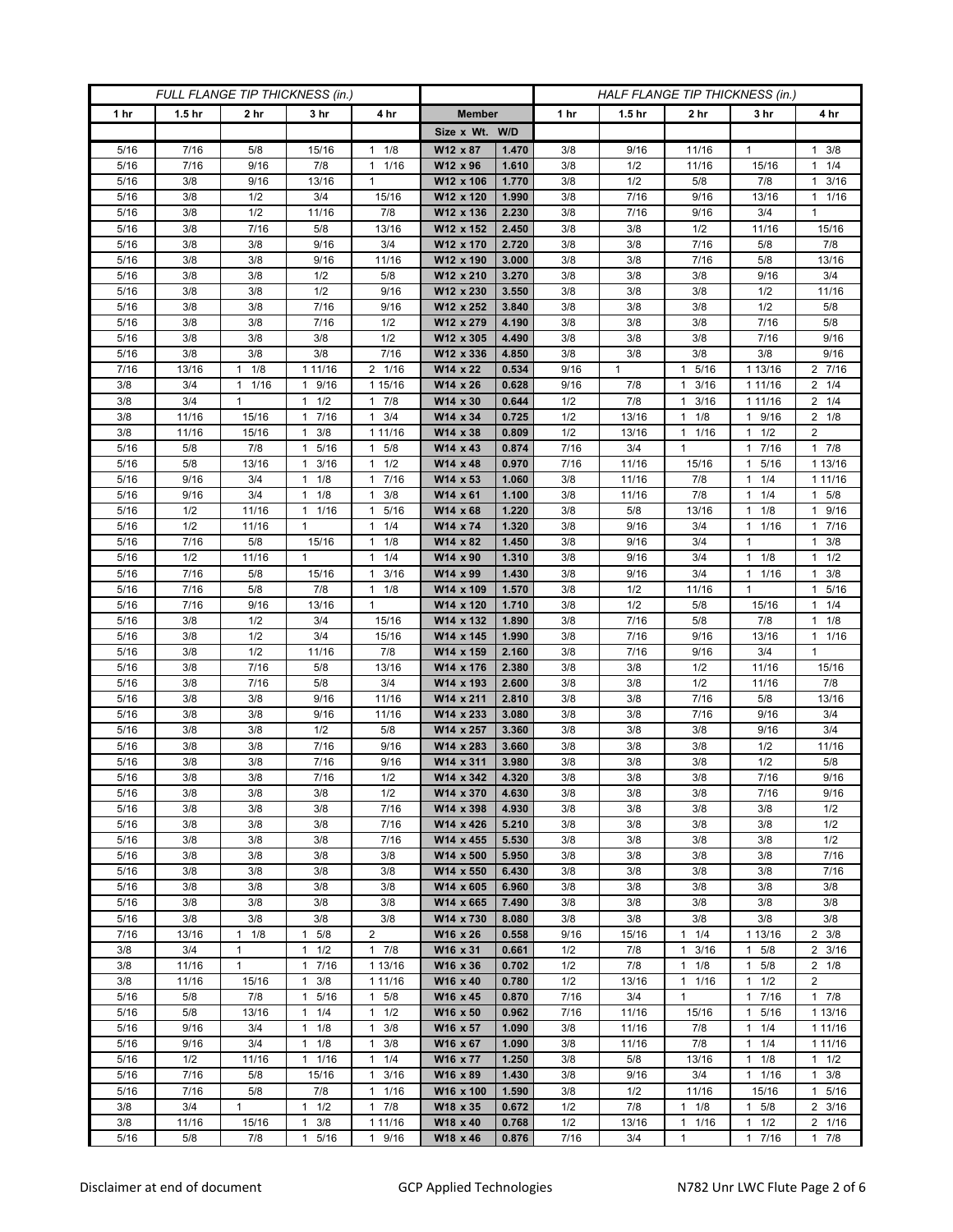| FULL FLANGE TIP THICKNESS (in.) |                   |                 |                          |                                             | HALF FLANGE TIP THICKNESS (in.) |                |             |                   |                 |                           |                                  |
|---------------------------------|-------------------|-----------------|--------------------------|---------------------------------------------|---------------------------------|----------------|-------------|-------------------|-----------------|---------------------------|----------------------------------|
| 1 hr                            | 1.5 <sub>hr</sub> | 2 <sub>hr</sub> | 3 <sub>hr</sub>          | 4 hr                                        | <b>Member</b>                   |                | 1 hr        | 1.5 <sub>hr</sub> | 2 <sub>hr</sub> | 3 hr                      | 4 hr                             |
|                                 |                   |                 |                          |                                             | Size x Wt. W/D                  |                |             |                   |                 |                           |                                  |
| 5/16                            | 5/8               | 7/8             | 5/16<br>1                | 9/16<br>1                                   | W18 x 50                        | 0.880          | 7/16        | 3/4               | $\mathbf{1}$    | 7/16<br>1                 | 17/8                             |
| 5/16                            | 5/8               | 13/16           | 1/4<br>$\mathbf{1}$      | 1/2<br>$\mathbf{1}$                         | W18 x 55                        | 0.963          | 7/16        | 11/16             | 15/16           | 5/16<br>1                 | 1 13/16                          |
| 5/16                            | 9/16              | 13/16           | 3/16<br>$\mathbf{1}$     | 7/16<br>$\mathbf{1}$                        | W18 x 60                        | 1.040          | 7/16        | 11/16             | 7/8             | 1/4<br>1                  | 1 11/16                          |
| 5/16                            | 9/16              | 3/4             | 1/8<br>1                 | 3/8<br>$\mathbf{1}$                         | W18 x 65                        | 1.130          | 3/8         | 5/8               | 7/8             | 3/16<br>1                 | $1 \t5/8$                        |
| 5/16                            | 1/2               | 11/16           | 1/16<br>1                | 5/16<br>$\mathbf{1}$                        | W18 x 71                        | 1.220          | 3/8         | 5/8               | 13/16           | 1/8<br>1                  | 1 9/16                           |
| 5/16                            | 9/16<br>1/2       | 3/4             | $\mathbf{1}$<br>1/8<br>1 | 3/8<br>$\mathbf{1}$<br>1/4<br>1             | W18 x 76<br>W18 x 86            | 1.130<br>1.270 | 3/8<br>3/8  | 5/8<br>5/8        | 7/8<br>13/16    | 3/16<br>1/8               | 5/8<br>$\mathbf{1}$<br>$1 \t1/2$ |
| 5/16<br>5/16                    | 1/2               | 11/16<br>5/8    | 15/16                    | 3/16<br>1                                   | W18 x 97                        | 1.420          | 3/8         | 9/16              | 3/4             | 1<br>1/16<br>1            | 3/8<br>1                         |
| 5/16                            | 7/16              | 5/8             | 7/8                      | $\mathbf{1}$<br>1/8                         | W18 x 106                       | 1.550          | 3/8         | 1/2               | 11/16           | 1                         | 5/16<br>$\mathbf{1}$             |
| 5/16                            | 7/16              | 9/16            | 13/16                    | $\mathbf{1}$                                | W18 x 119                       | 1.720          | 3/8         | 1/2               | 5/8             | 15/16                     | $1 \t3/16$                       |
| 3/8                             | 11/16             | 15/16           | 7/16<br>1                | $\mathbf{1}$<br>3/4                         | W21 x 44                        | 0.746          | 1/2         | 13/16             | $1 \t1/16$      | 1 9/16                    | 2 1/16                           |
| 5/16                            | 5/8               | 7/8             | 5/16<br>1                | 5/8<br>1                                    | W21 x 50                        | 0.838          | 7/16        | 3/4               | $\mathbf{1}$    | 7/16                      | 1 15/16                          |
| 5/16                            | 5/8               | 13/16           | 1/4<br>1                 | 1/2<br>$\mathbf{1}$                         | W21 x 57                        | 0.952          | 7/16        | 11/16             | 15/16           | 3/8<br>1                  | 1 13/16                          |
| 5/16                            | 5/8               | 13/16           | $1 \t1/4$                | 1/2<br>1                                    | W21 x 62                        | 0.952          | 7/16        | 11/16             | 15/16           | 3/8<br>1                  | 1 13/16                          |
| 5/16                            | 9/16              | 13/16           | 3/16<br>1                | 7/16<br>$\mathbf{1}$                        | W21 x 68                        | 1.040          | 7/16        | 11/16             | 7/8             | 1/4                       | 1 11/16                          |
| 5/16                            | 9/16              | 3/4             | 1/8<br>$\mathbf{1}$      | 3/8<br>$\mathbf{1}$                         | W21 x 73                        | 1.110          | 3/8         | 5/8               | 7/8             | 1/4<br>1                  | $1 \t5/8$                        |
| 5/16                            | 1/2               | 11/16           | 1/16<br>$\mathbf{1}$     | 1/4<br>$\mathbf{1}$                         | W21 x 83                        | 1.260          | 3/8         | 5/8               | 13/16           | 1/8<br>1                  | $1 \t1/2$                        |
| 5/16                            | 1/2               | 5/8             | 15/16                    | 3/16<br>1                                   | W21 x 93                        | 1.400          | 3/8         | 9/16              | 3/4             | 1 1/16                    | $1 \t3/8$                        |
| 5/16<br>5/16                    | 1/2<br>7/16       | 11/16<br>5/8    | 1<br>15/16               | 1/4<br>1<br>3/16<br>$\mathbf{1}$            | W21 x 101<br>W21 x 111          | 1.300<br>1.430 | 3/8<br>3/8  | 9/16<br>9/16      | 3/4<br>3/4      | 1/8<br>1<br>1/16<br>1     | $1 \t1/2$<br>3/8<br>$\mathbf{1}$ |
| 5/16                            | 7/16              | $5/8$           | 7/8                      | 1/8<br>$\mathbf{1}$                         | W21 x 122                       | 1.570          | 3/8         | 1/2               | 11/16           | 1                         | 1 5/16                           |
| 5/16                            | 7/16              | 9/16            | 7/8                      | 1/16<br>$\mathbf{1}$                        | W21 x 132                       | 1.680          | 3/8         | 1/2               | 5/8             | 15/16                     | $1 \t1/4$                        |
| 5/16                            | 3/8               | 9/16            | 13/16                    | 15/16                                       | W21 x 147                       | 1.870          | 3/8         | 7/16              | 5/8             | 7/8                       | $1 \t1/8$                        |
| 5/16                            | 5/8               | 7/8             | $\mathbf{1}$<br>5/16     | 5/8<br>$\mathbf{1}$                         | $W24 \times 55$                 | 0.828          | 7/16        | 3/4               | $\mathbf{1}$    | 7/16<br>$\mathbf{1}$      | 1 15/16                          |
| 5/16                            | 5/8               | 13/16           | $1 \t1/4$                | 9/16<br>1                                   | W24 x 62                        | 0.934          | 7/16        | 3/4               | 15/16           | $1 \t3/8$                 | 1 13/16                          |
| 5/16                            | 5/8               | 13/16           | 1/4<br>1                 | 1/2<br>1                                    | W24 x 68                        | 0.942          | 7/16        | 3/4               | 15/16           | 3/8<br>1                  | 1 13/16                          |
| 5/16                            | 9/16              | 13/16           | 3/16<br>$\mathbf{1}$     | 7/16<br>$\mathbf{1}$                        | W24 x 76                        | 1.050          | 7/16        | 11/16             | 7/8             | 1/4<br>1                  | 1 11/16                          |
| 5/16                            | 9/16              | 3/4             | $1 \t1/8$                | 3/8<br>$\mathbf{1}$                         | W24 x 84                        | 1.150          | 3/8         | 5/8               | 13/16           | 3/16<br>1                 | 1 5/8                            |
| 5/16                            | 1/2               | 11/16           | $\mathbf{1}$             | 1/4<br>$\mathbf{1}$                         | W24 x 94                        | 1.280          | 3/8         | 5/8               | 13/16           | 1/8<br>1                  | $1 \t1/2$                        |
| 5/16                            | 1/2               | 11/16           | 1 1/16                   | 5/16<br>$\mathbf{1}$                        | W24 x 104                       | 1.240          | 3/8         | 5/8               | 13/16           | 1/8<br>1                  | $1 \t1/2$                        |
| 5/16                            | 1/2               | 11/16<br>5/8    | $\mathbf{1}$             | 3/16<br>$\mathbf{1}$<br>1/8<br>$\mathbf{1}$ | W24 x 117                       | 1.380<br>1.540 | 3/8<br>3/8  | 9/16<br>1/2       | 3/4<br>11/16    | 11/16<br>1                | 1 7/16                           |
| 5/16<br>5/16                    | 7/16<br>7/16      | 9/16            | 7/8<br>13/16             | 1/16<br>1                                   | W24 x 131<br>W24 x 146          | 1.700          | 3/8         | 1/2               | 5/8             | 15/16                     | 1 5/16<br>$1 \t1/4$              |
| 5/16                            | 3/8               | 9/16            | 13/16                    | 15/16                                       | W24 x 162                       | 1.880          | 3/8         | 7/16              | 5/8             | 7/8                       | $1 \t1/8$                        |
| 5/16                            | 9/16              | 13/16           | 3/16<br>1                | 7/16<br>1                                   | W27 x 84                        | 1.030          | 7/16        | 11/16             | 7/8             | 5/16<br>1                 | 1 11/16                          |
| 5/16                            | 9/16              | 3/4             | 1/8<br>$\mathbf{1}$      | 3/8<br>$\mathbf{1}$                         | W27 x 94                        | 1.150          | 3/8         | 5/8               | 13/16           | 3/16<br>1                 | 1 5/8                            |
| 5/16                            | 1/2               | 11/16           | 1 1/16                   | $\mathbf{1}$<br>5/16                        | W27 x 102                       | 1.240          | 3/8         | 5/8               | 13/16           | 1/8                       | $1 \t1/2$                        |
| 5/16                            | 1/2               | 5/8             | 15/16                    | 3/16<br>$\mathbf{1}$                        | W27 x 114                       | 1.390          | 3/8         | 9/16              | 3/4             | 1/16<br>1                 | 7/16<br>1                        |
| 5/16                            | 7/16              | 5/8             | 7/8                      | 1/8<br>$\mathbf{1}$                         | W27 x 129                       | 1.560          | 3/8         | 1/2               | 11/16           | 1                         | 1 5/16                           |
| 5/16                            | 7/16              | 5/8             | 7/8                      | 1/8<br>$\mathbf{1}$                         | W27 x 146                       | 1.550          | 3/8         | 1/2               | 11/16           | 1                         | 5/16<br>$\mathbf{1}$             |
| 5/16                            | $7/16$            | 9/16            | 13/16                    | 1/16<br>$\mathbf{1}$                        | W27 x 161                       | 1.700          | 3/8         | 1/2               | 5/8             | 15/16                     | $1 \t1/4$                        |
| 5/16<br>5/16                    | 3/8<br>9/16       | 9/16<br>13/16   | 13/16<br>$1 \t3/16$      | 15/16<br>17/16                              | W27 x 178<br>W30 x 90           | 1.870<br>1.020 | 3/8<br>7/16 | 7/16<br>11/16     | 5/8<br>15/16    | 7/8<br>1 5/16             | $1 \t1/8$<br>$1 \t3/4$           |
| 5/16                            | 9/16              | 3/4             | $1 \t1/8$                | 3/8<br>$\mathbf{1}$                         | W30 x 99                        | 1.120          | 3/8         | 5/8               | 7/8             | 3/16<br>1                 | $1 \t5/8$                        |
| 5/16                            | 1/2               | 11/16           | 1/16<br>$\mathbf{1}$     | 5/16<br>$\mathbf{1}$                        | W30 x 108                       | 1.210          | 3/8         | 5/8               | 13/16           | 3/16                      | 1 9/16                           |
| 5/16                            | 1/2               | 11/16           | $\mathbf{1}$             | 1/4<br>$\mathbf{1}$                         | W30 x 116                       | 1.300          | 3/8         | 9/16              | 3/4             | 1/8<br>1                  | $1 \t1/2$                        |
| 5/16                            | 1/2               | 5/8             | 15/16                    | 3/16<br>$\mathbf{1}$                        | W30 x 124                       | 1.390          | 3/8         | 9/16              | 3/4             | 1 1/16                    | 17/16                            |
| 5/16                            | 7/16              | 5/8             | 15/16                    | 1/8<br>1                                    | W30 x 132                       | 1.470          | 3/8         | 9/16              | 11/16           | 1                         | $1 \t3/8$                        |
| 5/16                            | 7/16              | 9/16            | 7/8                      | $1 \t1/16$                                  | W30 x 173                       | 1.660          | 3/8         | 1/2               | 11/16           | 15/16                     | $1 \t1/4$                        |
| 5/16                            | 3/8               | 9/16            | 13/16                    | $\mathbf{1}$                                | W30 x 191                       | 1.850          | 3/8         | 7/16              | 5/8             | 7/8                       | $1 \t1/8$                        |
| 5/16                            | 3/8               | 1/2             | 3/4                      | 15/16                                       | W30 x 211                       | 2.010          | 3/8         | 7/16              | 9/16            | 13/16                     | $1 \t1/16$                       |
| 5/16                            | 1/2               | 11/16           | 11/16                    | 1 5/16                                      | W33 x 118                       | 1.210          | 3/8         | 5/8               | 13/16           | $1 \t3/16$                | 1 9/16                           |
| 5/16                            | 1/2               | 11/16           | $\mathbf{1}$             | 1/4<br>$\mathbf{1}$                         | W33 x 130                       | 1.320          | 3/8         | 9/16              | 3/4             | 11/16                     | 17/16                            |
| 5/16<br>5/16                    | 7/16<br>7/16      | 5/8<br>5/8      | 15/16<br>7/8             | 3/16<br>1<br>1/8<br>$\mathbf{1}$            | W33 x 141<br>W33 x 152          | 1.430<br>1.530 | 3/8<br>3/8  | 9/16<br>1/2       | 3/4<br>11/16    | 1/16<br>1<br>$\mathbf{1}$ | $1 \t3/8$<br>1 5/16              |
| 5/16                            | 7/16              | 9/16            | 13/16                    | $\mathbf{1}$<br>1/16                        | W33 x 169                       | 1.700          | 3/8         | 1/2               | 5/8             | 15/16                     | 11/4                             |
| 5/16                            | 3/8               | 9/16            | 13/16                    | $\mathbf{1}$                                | W33 x 201                       | 1.790          | 3/8         | 1/2               | 5/8             | 7/8                       | $1 \t3/16$                       |
| 5/16                            | 3/8               | 1/2             | 3/4                      | 15/16                                       | W33 x 221                       | 1.970          | 3/8         | 7/16              | 9/16            | 13/16                     | $1 \t1/8$                        |
| 5/16                            | 3/8               | 1/2             | 11/16                    | 7/8                                         | W33 x 241                       | 2.130          | 3/8         | 7/16              | 9/16            | 3/4                       | 11/16                            |
| 5/16                            | 1/2               | 11/16           | $\mathbf{1}$             | $1 \t1/4$                                   | W36 x 135                       | 1.290          | 3/8         | 5/8               | 13/16           | $1 \t1/8$                 | $1 \t1/2$                        |
| 5/16                            | 7/16              | 5/8             | 15/16                    | 3/16<br>$\mathbf{1}$                        | W36 x 150                       | 1.430          | 3/8         | 9/16              | 3/4             | 1 1/16                    | $1 \t3/8$                        |
| 5/16                            | 7/16              | 5/8             | 15/16                    | 1/8<br>$\mathbf{1}$                         | W36 x 160                       | 1.510          | 3/8         | 9/16              | 11/16           | $\mathbf{1}$              | 1 5/16                           |
| 5/16                            | 7/16              | $5/8$           | 7/8                      | 1/16<br>1                                   | W36 x 170                       | 1.600          | 3/8         | 1/2               | 11/16           | 15/16                     | $1 \t1/4$                        |
| $5/16$                          | 7/16              | 9/16            | 13/16                    | $\mathbf{1}$                                | W36 x 182                       | 1.720          | 3/8         | 1/2               | 5/8             | 15/16                     | $1 \t3/16$                       |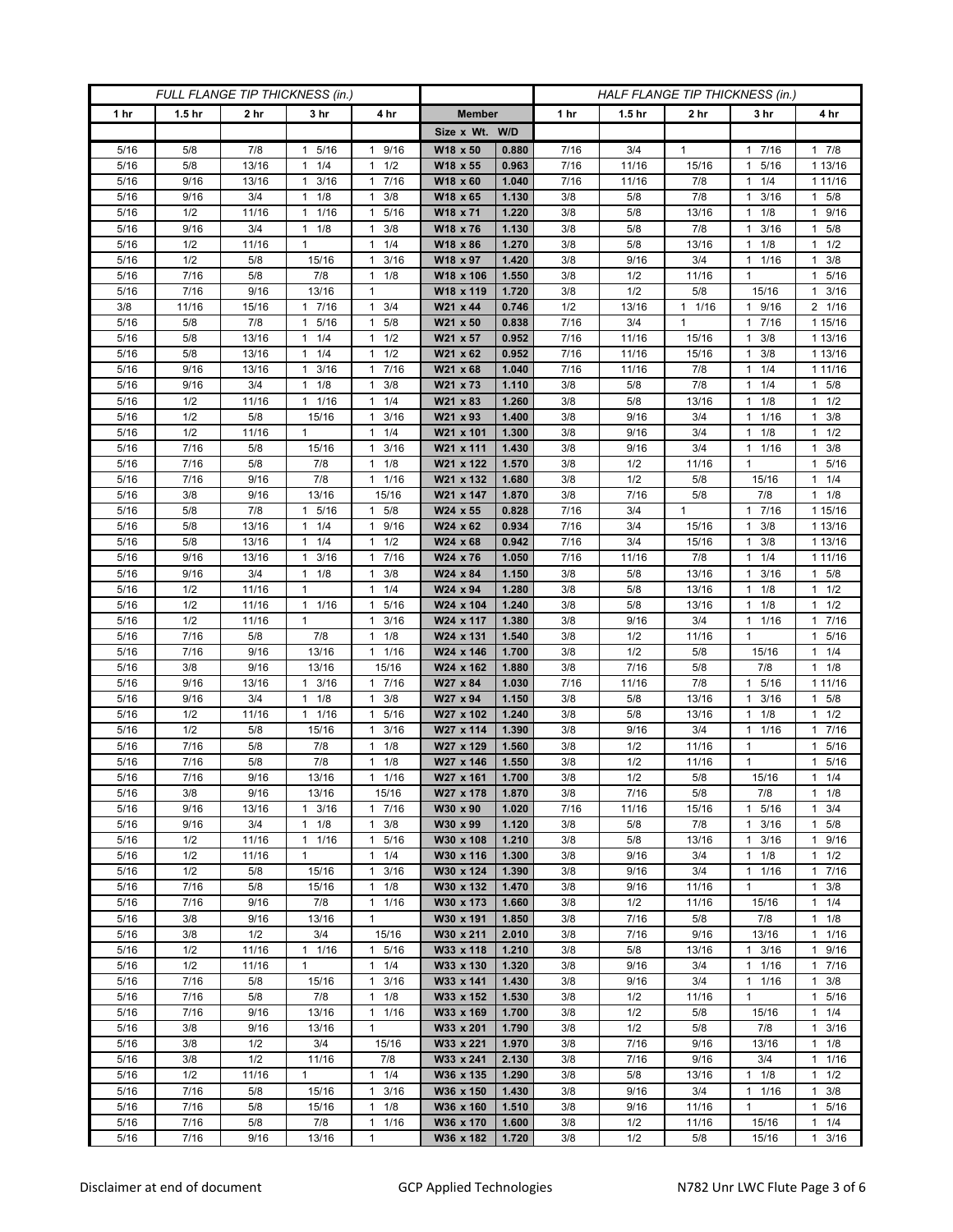| FULL FLANGE TIP THICKNESS (in.) |                   |                                  |                                            |                                            |                |                |              |                                  | HALF FLANGE TIP THICKNESS (in.)              |                                  |                            |  |
|---------------------------------|-------------------|----------------------------------|--------------------------------------------|--------------------------------------------|----------------|----------------|--------------|----------------------------------|----------------------------------------------|----------------------------------|----------------------------|--|
| 1 hr                            | 1.5 <sub>hr</sub> | 2 <sub>hr</sub>                  | 3 <sub>hr</sub>                            | 4 hr                                       | <b>Member</b>  |                | 1 hr         | 1.5 <sub>hr</sub>                | 2 <sub>hr</sub>                              | 3 hr                             | 4 hr                       |  |
|                                 |                   |                                  |                                            |                                            | Size x Wt. W/D |                |              |                                  |                                              |                                  |                            |  |
| 5/16                            | 3/8               | 9/16                             | 13/16                                      | $\mathbf{1}$                               | W36 x 194      | 1.810          | 3/8          | 1/2                              | 5/8                                          | 7/8                              | 3/16<br>$\mathbf{1}$       |  |
| 5/16                            | 3/8               | 1/2                              | 3/4                                        | 15/16                                      | W36 x 210      | 1.960          | 3/8          | 7/16                             | 9/16                                         | 13/16                            | $1 \t1/8$                  |  |
| 5/16                            | 3/8               | 1/2                              | 3/4                                        | 15/16                                      | W36 x 230      | 1.950          | 3/8          | 7/16                             | 9/16                                         | 13/16                            | $1 \t1/8$                  |  |
| 5/16                            | 3/8               | 1/2                              | 3/4                                        | 7/8                                        | W36 x 245      | 2.080          | 3/8          | 7/16                             | 9/16                                         | 13/16                            | $1 \t1/16$                 |  |
| 5/16                            | 3/8               | 7/16                             | 11/16                                      | 13/16                                      | W36 x 256      | 2.370          | 3/8          | 3/8                              | 1/2                                          | 11/16                            | 15/16                      |  |
| 5/16                            | 3/8               | 1/2                              | 11/16                                      | 7/8                                        | W36 x 260      | 2.180          | 3/8          | 7/16                             | 9/16                                         | 3/4                              | $\mathbf{1}$               |  |
| 5/16                            | 3/8               | 7/16                             | 11/16                                      | 13/16                                      | W36 x 280      | 2.350          | 3/8          | 3/8                              | 1/2                                          | 3/4                              | 15/16                      |  |
| 5/16                            | 3/8               | 7/16                             | 5/8                                        | 3/4                                        | W36 x 300      | 2.500          | 3/8          | 3/8                              | 1/2                                          | 11/16                            | 15/16                      |  |
| 1/2                             | 15/16             | 5/16<br>1                        | 1 15/16                                    | 2 7/16                                     | Other          | 0.370          | 11/16        | $1 \t1/8$                        | 1/2<br>$\mathbf{1}$                          | $2 \t1/8$                        | $2 \t 7/8$                 |  |
| 1/2                             | 15/16             | 5/16<br>$\mathbf{1}$             | 1 15/16                                    | $2 \frac{3}{8}$                            | Other          | 0.380          | 11/16        | 1/8<br>1                         | 1/2<br>$\mathbf{1}$                          | $2 \t1/8$                        | 2 13/16                    |  |
| 1/2<br>1/2                      | 15/16<br>15/16    | 5/16<br>$\mathbf{1}$<br>1/4<br>1 | 1 15/16<br>$1 \t7/8$                       | 3/8<br>$\overline{2}$<br>5/16<br>2         | Other<br>Other | 0.390<br>0.400 | 11/16<br>5/8 | $1 \t1/8$<br>1/8<br>$\mathbf{1}$ | 7/16<br>$\mathbf{1}$<br>7/16<br>$\mathbf{1}$ | 2 1/16<br>$\overline{2}$<br>1/16 | 2 13/16<br>$2 \frac{3}{4}$ |  |
| 1/2                             | 15/16             | 1/4<br>1                         | 7/8<br>1                                   | 5/16<br>$\overline{2}$                     | Other          | 0.410          | 5/8          | 1/16<br>1                        | 7/16<br>1                                    | 2 1/16                           | $2 \frac{3}{4}$            |  |
| 7/16                            | 7/8               | $1 \t1/4$                        | $1 \t7/8$                                  | 5/16<br>2                                  | Other          | 0.420          | 5/8          | 11/16                            | 7/16<br>1                                    | 2                                | $2 \frac{3}{4}$            |  |
| 7/16                            | 7/8               | 1/4<br>1                         | 1 13/16                                    | 1/4<br>2                                   | Other          | 0.430          | 5/8          | 1/16<br>$\mathbf{1}$             | 7/16<br>$\mathbf{1}$                         | 2                                | 2 11/16                    |  |
| $\frac{1}{7}{16}$               | 7/8               | 1/4<br>1                         | 1 13/16                                    | $\overline{2}$<br>1/4                      | Other          | 0.440          | 5/8          | 1/16<br>$\mathbf{1}$             | 3/8<br>$\mathbf{1}$                          | $\overline{2}$                   | 2 11/16                    |  |
| 7/16                            | 7/8               | 3/16<br>1                        | 1 13/16                                    | 1/4<br>2                                   | Other          | 0.450          | 5/8          | 1/16<br>$\mathbf{1}$             | 3/8<br>$\mathbf{1}$                          | $\overline{2}$                   | 2 5/8                      |  |
| 7/16                            | 7/8               | $1 \t3/16$                       | 1 13/16                                    | $2 \frac{3}{16}$                           | Other          | 0.460          | 5/8          | $1 \t1/16$                       | 3/8<br>$\mathbf{1}$                          | 1 15/16                          | 2 5/8                      |  |
| 7/16                            | 7/8               | 3/16<br>1                        | $1 \t3/4$                                  | $2 \frac{3}{16}$                           | Other          | 0.470          | 5/8          | 1                                | 3/8<br>1                                     | 1 15/16                          | 2 5/8                      |  |
| 7/16                            | 7/8               | 3/16<br>1                        | 3/4<br>$\mathbf{1}$                        | 3/16<br>2                                  | Other          | 0.480          | 5/8          | $\mathbf{1}$                     | 3/8<br>$\mathbf{1}$                          | 1 15/16                          | 2 9/16                     |  |
| 7/16                            | 7/8               | 3/16<br>$\mathbf{1}$             | $1 \t3/4$                                  | $2 \t1/8$                                  | Other          | 0.490          | 5/8          | $\mathbf{1}$                     | 5/16<br>$\mathbf{1}$                         | $\overline{1}$ 7/8               | 2 9/16                     |  |
| 7/16                            | 13/16             | $1 \t3/16$                       | $1 \t3/4$                                  | $2 \t1/8$                                  | Other          | 0.500          | 5/8          | 1                                | 5/16<br>$\mathbf{1}$                         | $\overline{1}$ 7/8               | $2 \t1/2$                  |  |
| 7/16                            | 13/16             | 1/8<br>1                         | 1 11/16                                    | 2<br>1/8                                   | Other          | 0.510          | 9/16         | 1                                | 5/16<br>$\mathbf{1}$                         | 7/8<br>1                         | $2 \t1/2$                  |  |
| 7/16                            | 13/16             | 1/8<br>$\mathbf{1}$              | 1 11/16                                    | 2 1/16                                     | Other          | 0.520          | 9/16         | $\mathbf{1}$                     | 5/16<br>$\mathbf{1}$                         | 7/8<br>$\mathbf{1}$              | $2 \frac{1}{2}$            |  |
| 7/16                            | 13/16             | $1 \t1/8$                        | 1 11/16                                    | 2<br>1/16                                  | Other          | 0.530          | 9/16         | $\mathbf{1}$                     | 5/16<br>$\mathbf{1}$                         | 1 13/16                          | 2 7/16                     |  |
| 7/16                            | 13/16             | 1/8<br>1                         | 1 11/16                                    | 1/16<br>2                                  | Other          | 0.540          | 9/16         | 15/16                            | 1/4<br>$\mathbf{1}$                          | 1 13/16                          | 2 7/16                     |  |
| 7/16                            | 13/16             | 1/8<br>$\mathbf{1}$              | 5/8<br>$\mathbf{1}$                        | $\overline{2}$<br>1/16                     | <b>Other</b>   | 0.550          | 9/16         | 15/16                            | 1/4<br>$\mathbf{1}$                          | 1 13/16                          | 2 7/16                     |  |
| 7/16                            | 13/16             | $1 \t1/8$                        | 5/8<br>$\mathbf{1}$                        | $\overline{2}$                             | Other          | 0.560          | 9/16         | 15/16                            | 1/4<br>$\mathbf{1}$                          | 1 13/16                          | $2 \frac{3}{8}$            |  |
| 7/16                            | 13/16             | 1/16<br>$\mathbf{1}$             | 5/8<br>1                                   | 2                                          | Other          | 0.570          | 9/16         | 15/16                            | 1/4<br>$\mathbf{1}$                          | 3/4<br>1                         | $2 \frac{3}{8}$            |  |
| 7/16<br>3/8                     | 13/16<br>3/4      | 1/16<br>1<br>11/16               | 5/8<br>1<br>5/8<br>$\mathbf{1}$            | $\overline{2}$<br>$\overline{2}$           | Other<br>Other | 0.580<br>0.590 | 9/16<br>9/16 | 15/16<br>15/16                   | 1/4<br>$\mathbf{1}$<br>1/4<br>$\mathbf{1}$   | 3/4<br>1<br>3/4<br>1.            | $2 \frac{3}{8}$<br>2 5/16  |  |
| 3/8                             | 3/4               | 1/16<br>$\mathbf{1}$             | 9/16<br>1                                  | 1 15/16                                    | Other          | 0.600          | 9/16         | 15/16                            | 3/16<br>1                                    | 3/4<br>1                         | 2 5/16                     |  |
| 3/8                             | 3/4               | 1/16<br>1                        | 9/16<br>$\mathbf{1}$                       | 1 15/16                                    | Other          | 0.610          | 9/16         | 15/16                            | 3/16<br>$\mathbf{1}$                         | 1 1 1 / 16                       | 2 5/16                     |  |
| 3/8                             | 3/4               | 1/16<br>1                        | $\mathbf{1}$<br>9/16                       | 1 15/16                                    | Other          | 0.620          | 9/16         | 7/8                              | 3/16<br>$\mathbf{1}$                         | 1 11/16                          | 2 5/16                     |  |
| 3/8                             | 3/4               | 1/16<br>1                        | 9/16<br>1                                  | 7/8<br>$\mathbf{1}$                        | Other          | 0.630          | 9/16         | 7/8                              | 3/16<br>$\mathbf{1}$                         | 1 1 1 / 1 6                      | $2 \t1/4$                  |  |
| 3/8                             | 3/4               | 1/16<br>1                        | 9/16<br>1                                  | 7/8<br>$\mathbf{1}$                        | Other          | 0.640          | 9/16         | 7/8                              | 3/16<br>$\mathbf{1}$                         | 1 1 1 / 1 6                      | $2 \t1/4$                  |  |
| 3/8                             | 3/4               | 1                                | 1/2<br>$\mathbf{1}$                        | 7/8<br>1                                   | Other          | 0.650          | 1/2          | 7/8                              | 3/16<br>$\mathbf{1}$                         | 1 11/16                          | $2 \t1/4$                  |  |
| 3/8                             | 3/4               | 1                                | 1/2<br>1                                   | 7/8<br>$\mathbf{1}$                        | Other          | 0.660          | 1/2          | 7/8                              | 3/16<br>$\mathbf{1}$                         | 5/8<br>1                         | $2 \frac{3}{16}$           |  |
| 3/8                             | 3/4               | $\mathbf{1}$                     | 1/2<br>$\mathbf{1}$                        | 7/8<br>1                                   | Other          | 0.670          | 1/2          | 7/8                              | 1/8<br>$\mathbf{1}$                          | 5/8<br>1                         | $2 \frac{3}{16}$           |  |
| 3/8                             | 3/4               | 1                                | 1/2<br>$\mathbf{1}$                        | 1 13/16                                    | Other          | 0.680          | 1/2          | 7/8                              | 1/8<br>$\mathbf{1}$                          | 5/8                              | $2 \frac{3}{16}$           |  |
| 3/8                             | 11/16             | $\mathbf{1}$                     | 1/2<br>$\mathbf{1}$                        | 1 13/16                                    | Other          | 0.690          | 1/2          | 7/8                              | 1/8<br>$\mathbf{1}$                          | 5/8<br>1                         | $2 \frac{3}{16}$           |  |
| 3/8                             | 11/16             | $\mathbf{1}$                     | 17/16                                      | 1 13/16                                    | Other          | 0.700          | 1/2          | 7/8                              | 1/8<br>$\mathbf{1}$                          | 5/8<br>$\mathbf{1}$              | $2 \t1/8$                  |  |
| 3/8                             | 11/16             | 1                                | 17/16                                      | 1 13/16                                    | Other          | 0.710          | 1/2          | 13/16                            | 1/8<br>$\mathbf{1}$                          | 9/16<br>$\mathbf{1}$             | $2 \t1/8$                  |  |
| 3/8                             | 11/16             | 1                                | 17/16                                      | 3/4<br>$\mathbf{1}$                        | Other          | 0.720          | 1/2          | 13/16                            | 1/8<br>1                                     | 9/16<br>$\mathbf{1}$             | $2 \t1/8$                  |  |
| 3/8                             | 11/16             | 15/16                            | 7/16<br>$\mathbf{1}$                       | 3/4<br>$\mathbf{1}$                        | Other          | 0.730          | 1/2          | 13/16                            | 1/8<br>$\mathbf{1}$                          | 9/16<br>1                        | $2 \t1/8$                  |  |
| 3/8<br>3/8                      | 11/16<br>11/16    | 15/16<br>15/16                   | 17/16<br>17/16                             | $\mathbf{1}$<br>3/4<br>3/4<br>$\mathbf{1}$ | Other<br>Other | 0.740<br>0.750 | 1/2<br>1/2   | 13/16<br>13/16                   | 1/16<br>$\mathbf{1}$<br>1/16<br>1            | 9/16<br>1<br>1 9/16              | 2 1/16<br>2 1/16           |  |
| 3/8                             | 11/16             | 15/16                            | 3/8<br>1                                   | 3/4<br>$\mathbf{1}$                        | Other          | 0.760          | 1/2          | 13/16                            | 1/16<br>$\mathbf{1}$                         | 1/2<br>1                         | 2 1/16                     |  |
| 3/8                             | 11/16             | 15/16                            | $1 \t3/8$                                  | 1 1 1 / 16                                 | Other          | 0.770          | 1/2          | 13/16                            | 1/16<br>$\mathbf{1}$                         | 1/2<br>$\mathbf{1}$              | 2 1/16                     |  |
| 3/8                             | 11/16             | 15/16                            | $1 \t3/8$                                  | 1 1 1/16                                   | Other          | 0.780          | 1/2          | 13/16                            | 1/16<br>$\mathbf{1}$                         | $1 \t1/2$                        | 2                          |  |
| 3/8                             | 11/16             | 15/16                            | 3/8<br>1                                   | 1 1 1/16                                   | Other          | 0.790          | 1/2          | 13/16                            | 1/16<br>$\mathbf{1}$                         | 1/2<br>1                         | $\overline{2}$             |  |
| 3/8                             | 11/16             | 15/16                            | 3/8<br>$\mathbf{1}$                        | 1 1 1 / 16                                 | Other          | 0.800          | 1/2          | 13/16                            | 1/16<br>$\mathbf{1}$                         | 1/2<br>$\mathbf{1}$              | $\overline{2}$             |  |
| 3/8                             | 11/16             | 15/16                            | 3/8<br>$\mathbf{1}$                        | 1 1 1 / 16                                 | Other          | 0.810          | 1/2          | 13/16                            | 1/16<br>$\mathbf{1}$                         | $1 \t1/2$                        | $\overline{2}$             |  |
| 5/16                            | 5/8               | 7/8                              | 5/16<br>1                                  | 5/8<br>$\mathbf{1}$                        | Other          | 0.820          | 7/16         | 3/4                              | $\mathbf{1}$                                 | 7/16<br>$\mathbf{1}$             | 1 15/16                    |  |
| 5/16                            | 5/8               | 7/8                              | 5/16<br>1                                  | $\mathbf{1}$<br>5/8                        | Other          | 0.830          | 7/16         | 3/4                              | $\mathbf{1}$                                 | 7/16<br>1                        | 1 15/16                    |  |
| 5/16                            | 5/8               | 7/8                              | $\mathbf{1}$<br>5/16                       | 5/8<br>$\mathbf{1}$                        | <b>Other</b>   | 0.840          | 7/16         | 3/4                              | $\mathbf{1}$                                 | 1 7/16                           | 1 15/16                    |  |
| 5/16                            | 5/8               | 7/8                              | 5/16<br>$\mathbf{1}$                       | 5/8<br>1                                   | Other          | 0.850          | 7/16         | 3/4                              | $\mathbf{1}$                                 | 1 7/16                           | 1 15/16                    |  |
| 5/16                            | 5/8               | 7/8                              | 5/16<br>1                                  | 5/8<br>1                                   | Other          | 0.860          | 7/16         | 3/4                              | $\mathbf{1}$                                 | 7/16<br>$\mathbf{1}$             | 1 15/16                    |  |
| 5/16                            | 5/8               | 7/8                              | $\mathbf{1}$<br>5/16                       | 5/8<br>$\mathbf{1}$                        | Other          | 0.870          | 7/16         | 3/4                              | $\mathbf{1}$                                 | 1 7/16                           | 17/8                       |  |
| 5/16                            | 5/8               | 7/8                              | 5/16<br>$\mathbf{1}$                       | 9/16<br>1                                  | Other          | 0.880          | 7/16         | 3/4                              | $\mathbf{1}$                                 | 7/16<br>1                        | 17/8                       |  |
| 5/16                            | 5/8               | 7/8                              | 1/4<br>$\mathbf{1}$                        | 9/16<br>$\mathbf{1}$                       | Other          | 0.890          | 7/16         | 3/4                              | $\mathbf{1}$                                 | 3/8<br>1                         | 17/8                       |  |
| 5/16                            | 5/8               | 7/8                              | $\mathbf{1}$<br>1/4                        | 9/16<br>$\mathbf{1}$                       | Other          | 0.900          | 7/16         | 3/4                              | $\mathbf{1}$                                 | 3/8<br>1                         | 17/8                       |  |
| 5/16<br>5/16                    | 5/8<br>5/8        | 7/8                              | 1/4<br>$\mathbf{1}$<br>$\mathbf{1}$<br>1/4 | 9/16<br>1<br>9/16<br>$\mathbf{1}$          | Other<br>Other | 0.910<br>0.920 | 7/16         | 3/4<br>3/4                       | $\mathbf{1}$                                 | 3/8<br>1<br>1                    | 17/8<br>1 13/16            |  |
|                                 |                   | 7/8                              |                                            |                                            |                |                | 7/16         |                                  | 15/16                                        | 3/8                              |                            |  |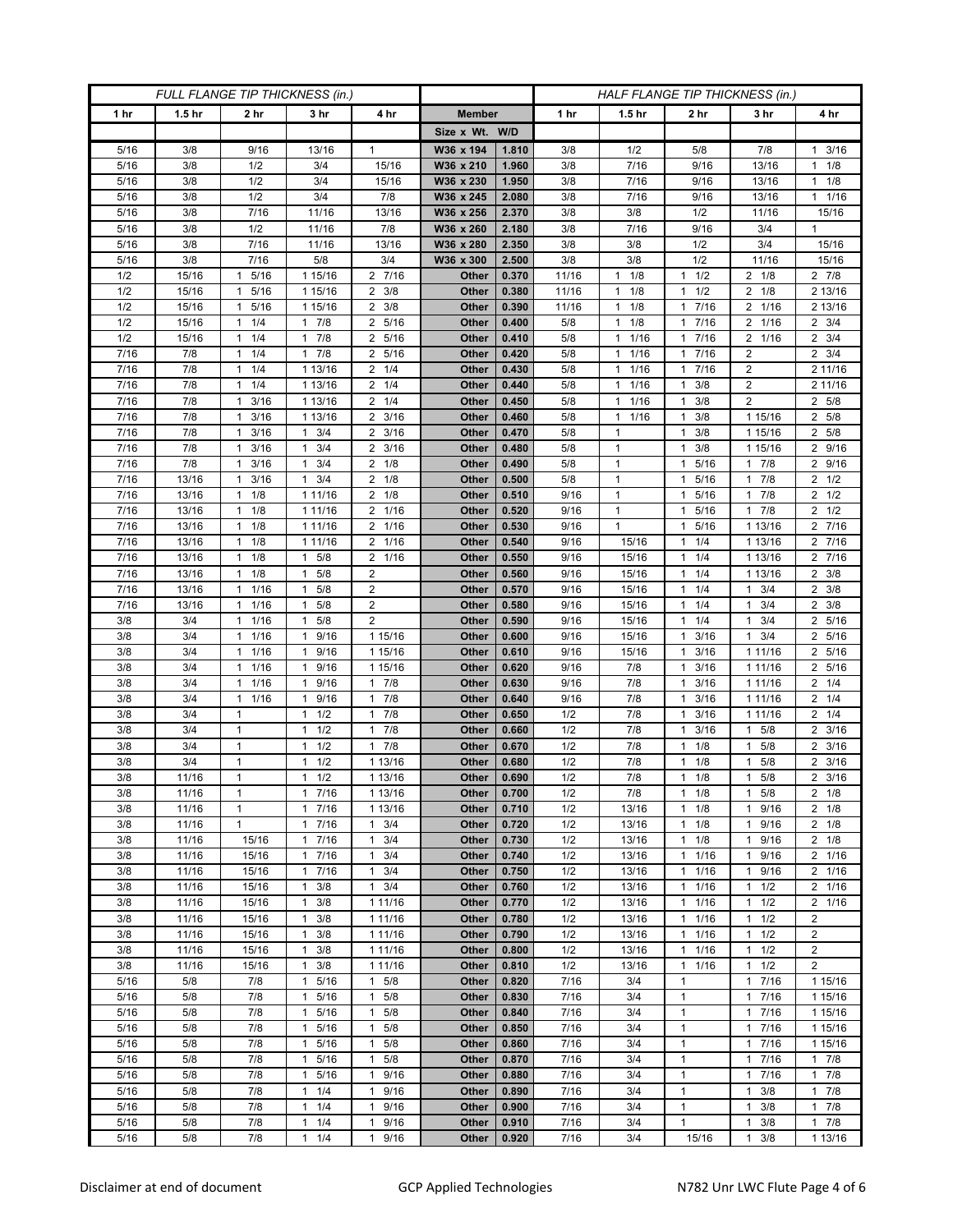| FULL FLANGE TIP THICKNESS (in.) |                   |                 |                                   | HALF FLANGE TIP THICKNESS (in.)              |                |                |              |                   |                 |                              |                                |
|---------------------------------|-------------------|-----------------|-----------------------------------|----------------------------------------------|----------------|----------------|--------------|-------------------|-----------------|------------------------------|--------------------------------|
| 1 hr                            | 1.5 <sub>hr</sub> | 2 <sub>hr</sub> | 3 <sub>hr</sub>                   | 4 hr                                         | <b>Member</b>  |                | 1 hr         | 1.5 <sub>hr</sub> | 2 <sub>hr</sub> | 3 hr                         | 4 hr                           |
|                                 |                   |                 |                                   |                                              | Size x Wt. W/D |                |              |                   |                 |                              |                                |
| 5/16                            | 5/8               | 13/16           | 1/4<br>1                          | 9/16<br>1                                    | Other          | 0.930          | 7/16         | 3/4               | 15/16           | 3/8                          | 1 13/16                        |
| 5/16                            | 5/8               | 13/16           | 1/4<br>$\mathbf{1}$               | 1/2<br>$\mathbf{1}$                          | Other          | 0.940          | 7/16         | 3/4               | 15/16           | 3/8<br>1                     | 1 13/16                        |
| 5/16                            | 5/8               | 13/16           | $1 \t1/4$                         | 1/2<br>1                                     | Other          | 0.950          | 7/16         | 11/16             | 15/16           | 3/8<br>1                     | 1 13/16                        |
| 5/16                            | 5/8               | 13/16           | 1/4<br>-1                         | 1/2<br>1                                     | Other          | 0.960          | 7/16         | 11/16             | 15/16           | 5/16<br>1                    | 1 13/16                        |
| 5/16                            | 5/8               | 13/16           | 3/16<br>$\mathbf{1}$              | $\mathbf{1}$<br>1/2                          | Other          | 0.970          | 7/16         | 11/16             | 15/16           | 5/16<br>1                    | 1 13/16                        |
| 5/16                            | 9/16              | 13/16           | $\mathbf{1}$<br>3/16              | 1/2<br>$\mathbf{1}$                          | Other          | 0.980          | 7/16         | 11/16             | 15/16           | 5/16<br>1                    | $1 \t3/4$                      |
| 5/16                            | 9/16              | 13/16           | 3/16<br>1                         | 1/2<br>1                                     | Other          | 0.990          | 7/16         | 11/16             | 15/16           | 5/16<br>1                    | $1 \t3/4$                      |
| 5/16                            | 9/16              | 13/16           | 3/16<br>1                         | 1/2<br>$\mathbf{1}$                          | Other          | 1.000          | 7/16         | 11/16             | 15/16           | 5/16<br>1                    | $1 \t3/4$                      |
| 5/16                            | 9/16              | 13/16           | 3/16<br>1                         | 7/16<br>$\mathbf{1}$                         | Other          | 1.010          | 7/16         | 11/16             | 15/16           | 5/16                         | 3/4<br>$\mathbf{1}$            |
| 5/16                            | 9/16              | 13/16           | 3/16<br>1                         | 7/16<br>$\mathbf{1}$                         | Other          | 1.020          | 7/16         | 11/16             | 15/16           | 5/16<br>1                    | $1 \t3/4$                      |
| 5/16<br>5/16                    | 9/16<br>9/16      | 13/16<br>13/16  | 3/16<br>$\mathbf{1}$<br>3/16<br>1 | 7/16<br>$\mathbf{1}$<br>7/16<br>$\mathbf{1}$ | Other<br>Other | 1.030<br>1.040 | 7/16<br>7/16 | 11/16<br>11/16    | 7/8<br>7/8      | 5/16<br>1<br>1/4             | 1 1 1 / 16<br>1 11/16          |
| 5/16                            | 9/16              | 13/16           | 3/16<br>1                         | 7/16<br>1                                    | Other          | 1.050          | 7/16         | 11/16             | 7/8             | 1/4<br>1                     | 1 11/16                        |
| 5/16                            | 9/16              | 3/4             | $\mathbf{1}$<br>1/8               | 7/16<br>$\mathbf{1}$                         | Other          | 1.060          | 3/8          | 11/16             | 7/8             | 1/4<br>1                     | 1 11/16                        |
| 5/16                            | 9/16              | 3/4             | 1/8<br>1                          | 7/16<br>$\mathbf{1}$                         | Other          | 1.070          | 3/8          | 11/16             | 7/8             | 1/4                          | 1 11/16                        |
| 5/16                            | 9/16              | 3/4             | 1/8<br>1                          | 3/8<br>$\mathbf{1}$                          | Other          | 1.080          | 3/8          | 11/16             | 7/8             | 1/4<br>1                     | 1 11/16                        |
| 5/16                            | 9/16              | 3/4             | 1/8<br>$\mathbf{1}$               | 3/8<br>1                                     | Other          | 1.090          | 3/8          | 11/16             | 7/8             | 1/4<br>1                     | 1 11/16                        |
| 5/16                            | 9/16              | 3/4             | $1 \t1/8$                         | 3/8<br>1                                     | Other          | 1.100          | 3/8          | 11/16             | 7/8             | $1 \t1/4$                    | $1 \t5/8$                      |
| 5/16                            | 9/16              | 3/4             | 1/8<br>$\mathbf{1}$               | 3/8<br>1                                     | Other          | 1.110          | 3/8          | 5/8               | 7/8             | 1/4<br>1.                    | $1 \t5/8$                      |
| 5/16                            | 9/16              | 3/4             | 1/8<br>1                          | 3/8<br>1                                     | Other          | 1.120          | 3/8          | 5/8               | 7/8             | 3/16<br>1                    | 5/8<br>$\mathbf{1}$            |
| 5/16                            | 9/16              | 3/4             | $1 \t1/8$                         | 3/8<br>$\mathbf{1}$                          | Other          | 1.130          | 3/8          | 5/8               | 7/8             | 3/16<br>1                    | $1 \t5/8$                      |
| 5/16                            | 9/16              | 3/4             | $1 \t1/8$                         | 3/8<br>1                                     | Other          | 1.140          | 3/8          | 5/8               | 7/8             | 3/16<br>1                    | $1 \t5/8$                      |
| 5/16                            | 9/16              | 3/4             | 1/8<br>1                          | 3/8<br>1                                     | Other          | 1.150          | 3/8          | 5/8               | 13/16           | 3/16                         | 5/8<br>1                       |
| 5/16                            | 9/16              | 3/4             | 1/16<br>$\mathbf{1}$              | 5/16<br>$\mathbf{1}$                         | Other          | 1.160          | 3/8          | 5/8               | 13/16           | 3/16<br>1                    | 1 9/16                         |
| 5/16                            | 9/16              | 3/4             | 1 1/16                            | 5/16<br>1                                    | Other          | 1.170          | 3/8          | 5/8               | 13/16           | 3/16<br>1.                   | 1 9/16                         |
| 5/16                            | 1/2               | 3/4             | 1/16<br>1                         | 5/16<br>1                                    | Other          | 1.180          | 3/8          | 5/8               | 13/16           | 3/16                         | 9/16<br>$\mathbf{1}$           |
| 5/16                            | 1/2               | 3/4             | 1/16<br>$\mathbf{1}$              | 5/16<br>$\mathbf{1}$                         | <b>Other</b>   | 1.190          | 3/8          | 5/8               | 13/16           | 3/16<br>1                    | 1 9/16                         |
| 5/16<br>5/16                    | 1/2<br>1/2        | 3/4<br>11/16    | 1 1/16<br>1/16<br>-1              | 5/16<br>1<br>5/16<br>$\mathbf{1}$            | Other<br>Other | 1.200<br>1.210 | 3/8<br>3/8   | 5/8<br>5/8        | 13/16<br>13/16  | 3/16<br>1.<br>3/16<br>1      | 1 9/16<br>9/16<br>$\mathbf{1}$ |
| 5/16                            | 1/2               | 11/16           | 1/16<br>1                         | 5/16<br>$\mathbf{1}$                         | Other          | 1.220          | 3/8          | 5/8               | 13/16           | 1/8<br>1                     | 1 9/16                         |
| 5/16                            | 1/2               | 11/16           | 1 1/16                            | 5/16<br>$\mathbf{1}$                         | Other          | 1.230          | 3/8          | 5/8               | 13/16           | 1/8<br>1.                    | 1 9/16                         |
| 5/16                            | 1/2               | 11/16           | 1/16<br>1                         | 5/16<br>$\mathbf{1}$                         | Other          | 1.240          | 3/8          | 5/8               | 13/16           | 1/8<br>1                     | $1 \t1/2$                      |
| 5/16                            | 1/2               | 11/16           | 1/16<br>$\mathbf{1}$              | 1/4<br>$\mathbf{1}$                          | Other          | 1.250          | 3/8          | 5/8               | 13/16           | 1/8<br>1                     | $1 \t1/2$                      |
| 5/16                            | 1/2               | 11/16           | 1/16<br>$\mathbf{1}$              | 1/4<br>$\mathbf{1}$                          | Other          | 1.260          | 3/8          | 5/8               | 13/16           | 1/8                          | $1 \t1/2$                      |
| 5/16                            | 1/2               | 11/16           | $\mathbf{1}$                      | 1/4<br>$\mathbf{1}$                          | Other          | 1.270          | 3/8          | 5/8               | 13/16           | 1/8<br>1                     | $1 \t1/2$                      |
| 5/16                            | 1/2               | 11/16           | 1                                 | 1/4<br>1                                     | Other          | 1.280          | 3/8          | 5/8               | 13/16           | 1/8<br>1                     | $1 \t1/2$                      |
| 5/16                            | 1/2               | 11/16           | $\mathbf{1}$                      | 1/4<br>1                                     | Other          | 1.290          | 3/8          | 5/8               | 13/16           | 1/8                          | $1 \t1/2$                      |
| 5/16                            | 1/2               | 11/16           | $\mathbf{1}$                      | 1/4<br>$\mathbf{1}$                          | Other          | 1.300          | 3/8          | 9/16              | 3/4             | 1/8<br>1                     | 1/2<br>1.                      |
| 5/16                            | 1/2               | 11/16           | $\mathbf{1}$                      | 1/4<br>$\mathbf{1}$                          | Other          | 1.310          | 3/8          | 9/16              | 3/4             | 1/8<br>1                     | $1 \t1/2$                      |
| 5/16                            | 1/2               | 11/16           | 1                                 | 1/4<br>$\mathbf{1}$                          | Other          | 1.320          | 3/8          | 9/16              | 3/4             | 1/16                         | 17/16                          |
| 5/16                            | 1/2               | 11/16           | $\mathbf{1}$                      | 1/4<br>$\mathbf{1}$                          | Other          | 1.330          | 3/8          | 9/16              | 3/4             | 1/16<br>$\mathbf{1}$         | $1 \t7/16$                     |
| 5/16                            | 1/2               | 11/16           | $\mathbf{1}$                      | $1 \t1/4$                                    | Other          | 1.340          | 3/8          | 9/16              | 3/4             | $1 \t1/16$                   | 17/16                          |
| 5/16<br>5/16                    | 1/2<br>1/2        | 11/16<br>11/16  | $\mathbf{1}$<br>$\mathbf{1}$      | $\mathbf{1}$<br>3/16<br>3/16<br>1            | Other<br>Other | 1.350<br>1.360 | 3/8<br>3/8   | 9/16<br>9/16      | 3/4<br>3/4      | $1 \t1/16$<br>$\mathbf{1}$   | 17/16<br>17/16                 |
| 5/16                            | 1/2               | 11/16           | $\mathbf{1}$                      | 3/16<br>$\mathbf{1}$                         | Other          | 1.370          | 3/8          | 9/16              | 3/4             | 1/16<br>1/16<br>1            | 17/16                          |
| 5/16                            | 1/2               | 11/16           | $\mathbf{1}$                      | 3/16<br>$\mathbf{1}$                         | Other          | 1.380          | 3/8          | 9/16              | 3/4             | 1/16<br>1                    | 17/16                          |
| 5/16                            | 1/2               | 5/8             | 15/16                             | 3/16<br>1                                    | Other          | 1.390          | 3/8          | 9/16              | 3/4             | 1 1/16                       | 17/16                          |
| 5/16                            | 1/2               | 5/8             | 15/16                             | 3/16<br>$\mathbf{1}$                         | Other          | 1.400          | 3/8          | 9/16              | 3/4             | 1/16<br>1                    | $1 \t3/8$                      |
| 5/16                            | 1/2               | 5/8             | 15/16                             | 3/16<br>$\mathbf{1}$                         | Other          | 1.410          | 3/8          | 9/16              | 3/4             | 1/16<br>$\mathbf{1}$         | $1 \t3/8$                      |
| 5/16                            | 1/2               | 5/8             | 15/16                             | 3/16<br>$\mathbf{1}$                         | Other          | 1.420          | 3/8          | 9/16              | 3/4             | 1 1/16                       | $1 \t3/8$                      |
| 5/16                            | 7/16              | 5/8             | 15/16                             | 3/16<br>$\mathbf{1}$                         | Other          | 1.430          | 3/8          | 9/16              | 3/4             | 1/16<br>1                    | 3/8<br>$\mathbf{1}$            |
| 5/16                            | 7/16              | 5/8             | 15/16                             | 3/16<br>$\mathbf{1}$                         | Other          | 1.440          | 3/8          | 9/16              | 3/4             | $\mathbf{1}$                 | $1 \t3/8$                      |
| 5/16                            | 7/16              | 5/8             | 15/16                             | 1/8<br>$\mathbf{1}$                          | Other          | 1.450          | 3/8          | 9/16              | 3/4             | $\mathbf{1}$                 | $1 \t3/8$                      |
| 5/16                            | 7/16              | 5/8             | 15/16                             | 1/8<br>$\mathbf{1}$                          | Other          | 1.460          | 3/8          | 9/16              | 3/4             | 1                            | 3/8<br>$\mathbf{1}$            |
| 5/16                            | 7/16              | 5/8             | 15/16                             | 1/8<br>$\mathbf{1}$                          | Other          | 1.470          | 3/8          | 9/16              | 11/16           | $\mathbf{1}$                 | $1 \t3/8$                      |
| 5/16                            | 7/16              | 5/8             | 15/16                             | 1/8<br>$\mathbf{1}$                          | Other          | 1.480          | 3/8          | 9/16              | 11/16           | $\mathbf{1}$                 | $1 \t3/8$                      |
| 5/16                            | 7/16              | 5/8             | 15/16                             | 1/8<br>1                                     | Other          | 1.490          | 3/8          | 9/16              | 11/16           | $\mathbf{1}$                 | $1 \t3/8$                      |
| 5/16                            | 7/16              | 5/8             | 15/16                             | 1/8<br>1                                     | Other          | 1.500          | 3/8          | 9/16              | 11/16           | $\mathbf{1}$                 | 1 5/16                         |
| 5/16                            | 7/16              | 5/8             | 15/16                             | 1/8<br>$\mathbf{1}$<br>$\mathbf{1}$          | Other          | 1.510<br>1.520 | 3/8<br>3/8   | 9/16              | 11/16           | $\mathbf{1}$                 | 1 5/16                         |
| 5/16<br>5/16                    | 7/16<br>7/16      | 5/8<br>5/8      | 15/16<br>7/8                      | 1/8<br>1/8<br>$\mathbf{1}$                   | Other<br>Other | 1.530          | 3/8          | 9/16<br>1/2       | 11/16<br>11/16  | $\mathbf{1}$<br>$\mathbf{1}$ | 1 5/16<br>1 5/16               |
| 5/16                            | 7/16              | 5/8             | 7/8                               | 1<br>1/8                                     | Other          | 1.540          | 3/8          | 1/2               | 11/16           | 1                            | $\mathbf{1}$<br>5/16           |
| 5/16                            | 7/16              | $5/8$           | 7/8                               | 1/8<br>1                                     | Other          | 1.550          | 3/8          | 1/2               | 11/16           | 1                            | 1 5/16                         |
| 5/16                            | 7/16              | $5/8$           | 7/8                               | 1/8<br>$\mathbf{1}$                          | Other          | 1.560          | 3/8          | 1/2               | 11/16           | $\mathbf{1}$                 | 1 5/16                         |
|                                 |                   |                 |                                   |                                              |                |                |              |                   |                 |                              |                                |